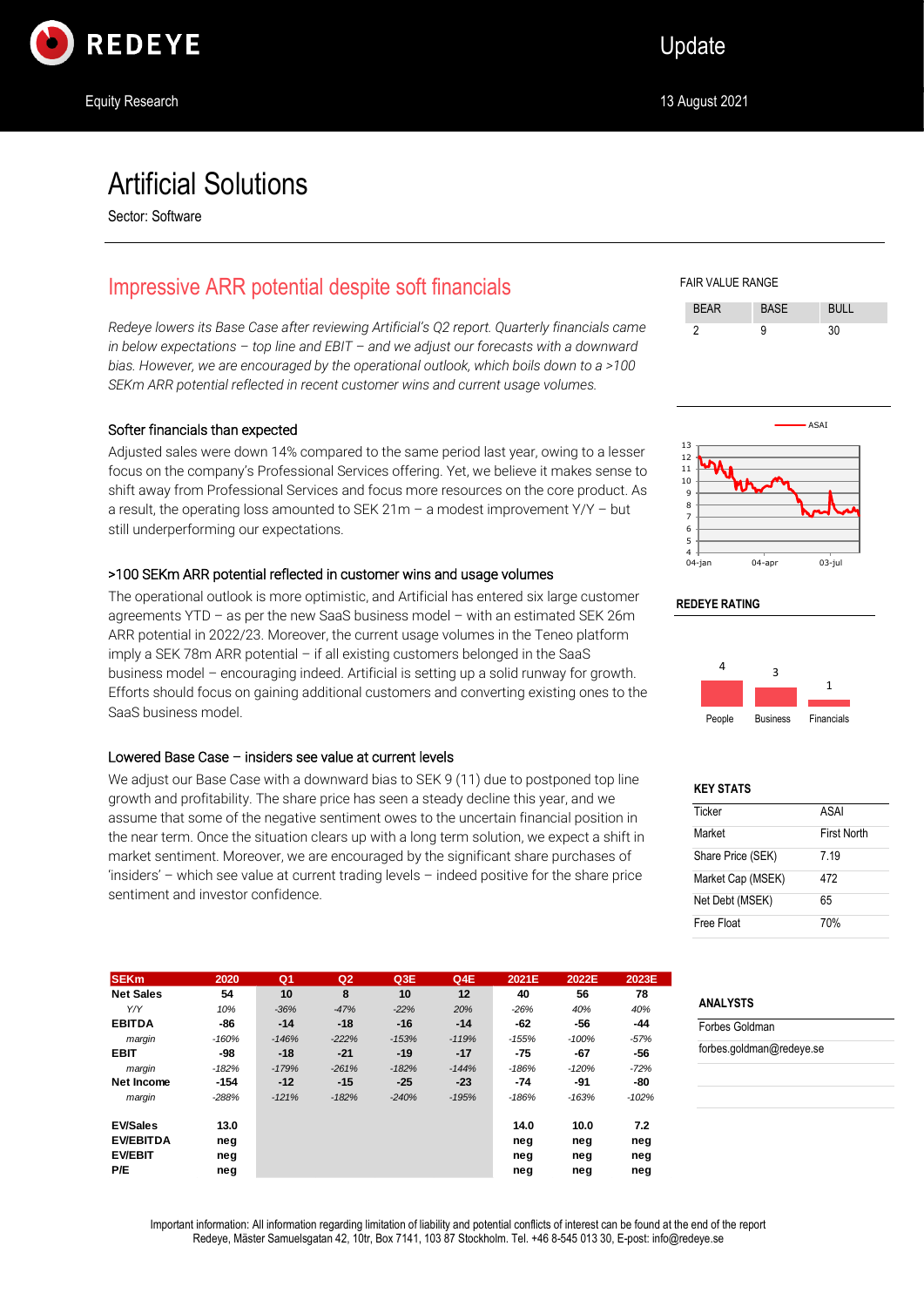# Q2 2021 review

As a whole, Artificial's Q2 came in softer than expected. Compared to the same period last year, quarterly sales dropped 47% on a reported and 14% on an adjusted basis. The substantial decline in reported sales owes to a lesser focus on the company's Professional Services offering and a change in revenue recognition policy – usage revenues are recognized as consumed rather than invoiced – more about this further down. We have a positive take on the shift away from Professional Services, which is in line with Artificial's new strategic direction:

- More emphasis is placed on the core product and proprietary software
- To a greater extent, new sales are delivered and implemented by larger partners and/or system integrators, meaning less demand for an in-house Professional Services team
- Improved control over operating expenses from not having a large team in-house

While the operating loss amounted to SEK 21.4m – corresponding to a modest improvement Y/Y – it significantly underperformed our expectations due to 1) lower sales; 2) a softer gross profit margin; and 3) greater operating expenses. We adjust our financial forecast accordingly in the following sections. Moreover, we note a positive nonrecurring item affecting net financial expenses. The divestment of Artificial's UK entity saw the company incur about SEK 21m in interest income during the first half of this year. However, as the legal process has ended, we do not expect additional non-recurring income.

| Artificial Q2 2021: actual v estimated |             |             |                  |            |            |
|----------------------------------------|-------------|-------------|------------------|------------|------------|
|                                        |             | Actual      | <b>Estimated</b> |            |            |
| <b>SEKm</b>                            | <b>2Q20</b> | <b>2Q21</b> | <b>2Q21</b>      | Diff $(%)$ | Diff (abs) |
| <b>Adjusted Net Sales</b>              | 12.5        | 10.7        |                  |            |            |
| <b>Net Sales</b>                       | 15.4        | 8.2         | 13.1             | $-37%$     | $-4.9$     |
| Y/Y                                    | 22%         | $-47%$      | $-15%$           |            |            |
| <b>Gross Profit</b>                    | 10.6        | 5.5         | 12.7             | $-57%$     | $-7.2$     |
| margin                                 | 69%         | 67%         | 75%              |            |            |
| <b>EBITDA</b>                          | $-19.7$     | $-18.2$     | $-11.3$          | 61%        | $-6.9$     |
| margin                                 | $-128%$     | $-222%$     | $-67%$           |            |            |
| <b>EBIT</b>                            | $-23.0$     | $-21.4$     | $-14.2$          | 51%        | $-7.2$     |
| margin                                 | -149%       | $-261%$     | $-84%$           |            |            |
| Net Income                             | $-42.0$     | $-14.9$     | $-24.5$          | $-39%$     | 9.6        |
| margin                                 | $-273%$     | $-182%$     | $-145%$          |            |            |

Source: company data (historical) & Redeye Research (estimates)

## Adjusted net sales tell a different story – forecasting modest growth in 2021E

The shift in usage revenue recognition (mentioned above) is positive, in our view, and in line with the financial reporting of other software-as-a-service companies. Moreover, it helps investors better understand the underlying business and predictability in revenues. However, the main drawback of pursuing the policy is that reported usage revenues fall sharply year-over-year. While an upfront usage payment in a multi-year deal is recognized to 100% in a single quarter according to the legacy model, it is evenly spread out according to the new model – it makes sense.

As the revenue recognition policy was implemented in 2021, Artificial's management provides adjusted usage and sales figures to illustrate the business's actual underlying performance. While our reported sales forecast suggests a 26% decline in 2021 – largely driven by usage – our adjusted sales forecast points toward modest growth this year. Looking further ahead, we reason Artificial is well-positioned to grow ~40% in 2022E and 2023E due to recent customer wins and fast underlying market growth at 22-23% CAGR.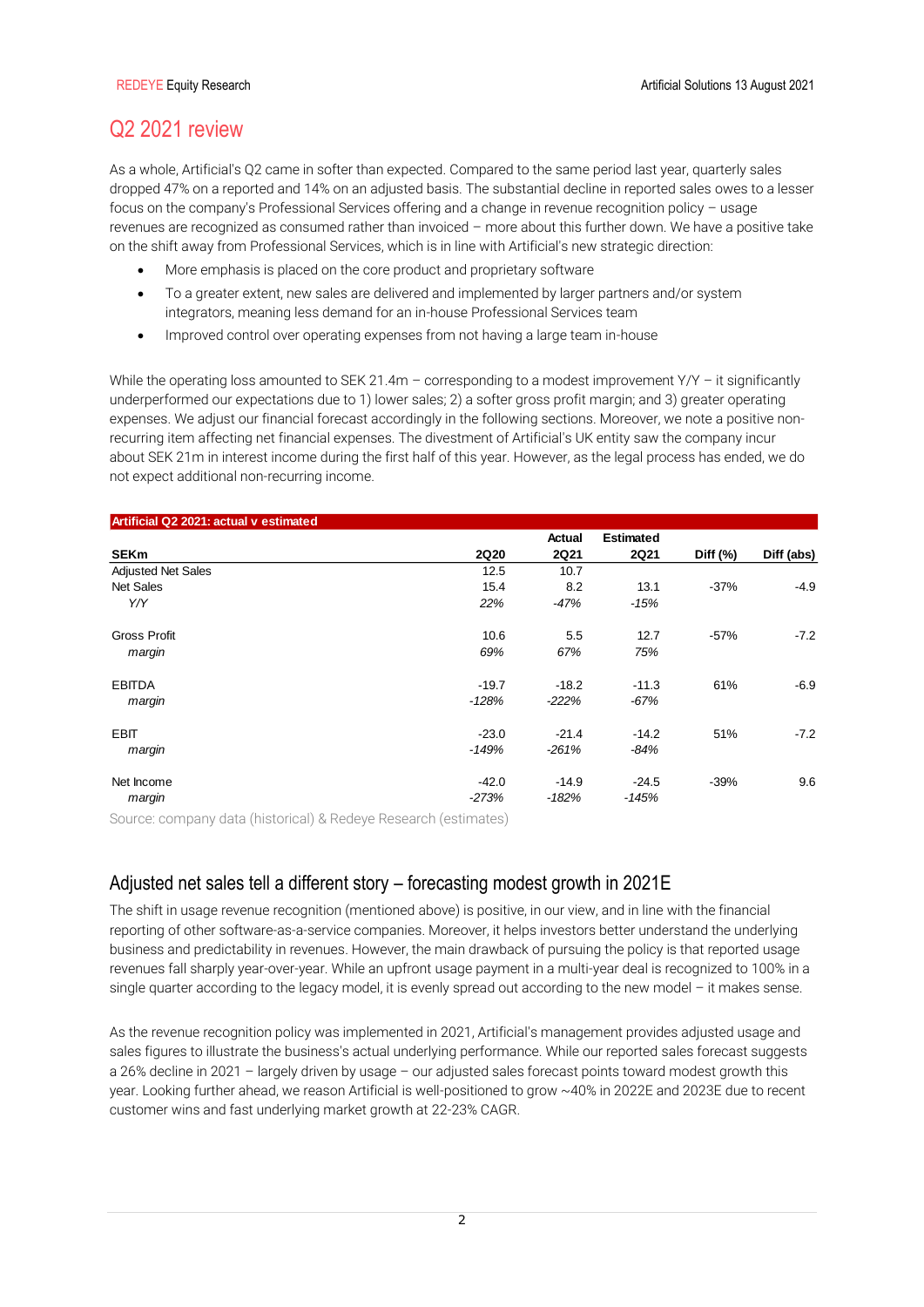| <b>Net Sales (reported)</b> | 2020 | Q <sub>1</sub> | Q <sub>2</sub> | Q3E   | Q4E   | 2021E | 2022E | 2023E |
|-----------------------------|------|----------------|----------------|-------|-------|-------|-------|-------|
| License & Support           | 23.5 | 4.6            | 5.0            | 6.2   | 6.8   | 22.6  | 32.5  | 45.8  |
| Y/Y Growth (%)              |      | (26%)          | (19%)          | (5%)  | 48%   | (4%)  | 44%   | 41%   |
| Usage                       | 16.9 | 1.9            | 1.3            | 1.8   | 2.3   | 7.3   | 11.8  | 19.0  |
| Y/Y Growth (%)              |      | (51%)          | (77%)          | (60%) | (22%) | (57%) | 62%   | 61%   |
| Other                       | 13.3 | 3.3            | 1.9            | 2.4   | 2.5   | 10.1  | 11.6  | 13.4  |
| Y/Y Growth (%)              |      | (37%)          | (47%)          | 0%    | 20%   | (24%) | 15%   | 15%   |
| <b>Total Sales</b>          | 53.7 | 9.8            | 8.2            | 10.3  | 11.7  | 40.0  | 55.9  | 78.2  |
| Y/Y Growth (%)              | 10%  | (36%)          | (47%)          | (22%) | 20%   | (26%) | 40%   | 40%   |

| <b>Net Sales (adjusted)</b> | 2020 | Q <sub>1</sub> | Q <sub>2</sub> | Q3E  | Q4E  | 2021E | 2022E | 2023E |
|-----------------------------|------|----------------|----------------|------|------|-------|-------|-------|
| Adjusted Usage              | 10.2 | 4.3            | 3.8            | 3.8  | 4.2  | 16.1  |       |       |
| Y/Y Growth (%)              |      | 187%           | 41%            | 50%  | 20%  | 57%   |       |       |
| <b>Adjusted Net Sales</b>   | 47.0 | 12.2           | 10.7           | 12.3 | 13.5 | 48.8  |       |       |
| Y/Y Growth (%)              |      | (5%)           | (14%)          | 8%   | 33%  | 4%    |       |       |

Source: company data (historical) & Redeye Research (estimates)

## Recent customer wins looking to drive growth – SEK 26m ARR potential

Artificial has seen a solid operational start to 2021, entering agreements with large customers such as SelectQuote, HelloFresh, a global undisclosed American tech firm, Telefónica Deutschland / O2, A1 Bulgaria, and Circle K. While deal values tend to remain undisclosed, the illustration below helps understand the potential at play. As per the new business and delivery model (SaaS), Artificial estimates that 'large' and 'small' customers could generate an average ARR of SEK 4.4m and 1.2m in year 2. The six agreements YTD - all being 'large' customers - indicate an ARR potential of about SEK 26m.

### Annual Recurring Revenues (ARR) - Small & Large Customer **Modelling MSEK**



Source: company data (2Q2021 presentation)

## Potential in current volumes from existing customers – SEK 78m ARR

Moreover, it is evident from the illustration that API Calls, i.e., usage, represent the business model's scalability, at least when it comes to 'large' customers. In the 2Q2021 presentation and conference call, we learned that Artificial generated 10 million' sessions' in June 2021 – corresponding to about 80 million API Calls. According to the CFO, if all existing customers belonged in the new business model, the usage revenue in June alone would have been SEK 6.5m or 78m annualized – about SEK 0.08 per API Call. Even if far from all customers have transitioned to the new model, we find the potential at play indeed encouraging. Sessions and API Calls will be important metrics for investors to keep track of going forward.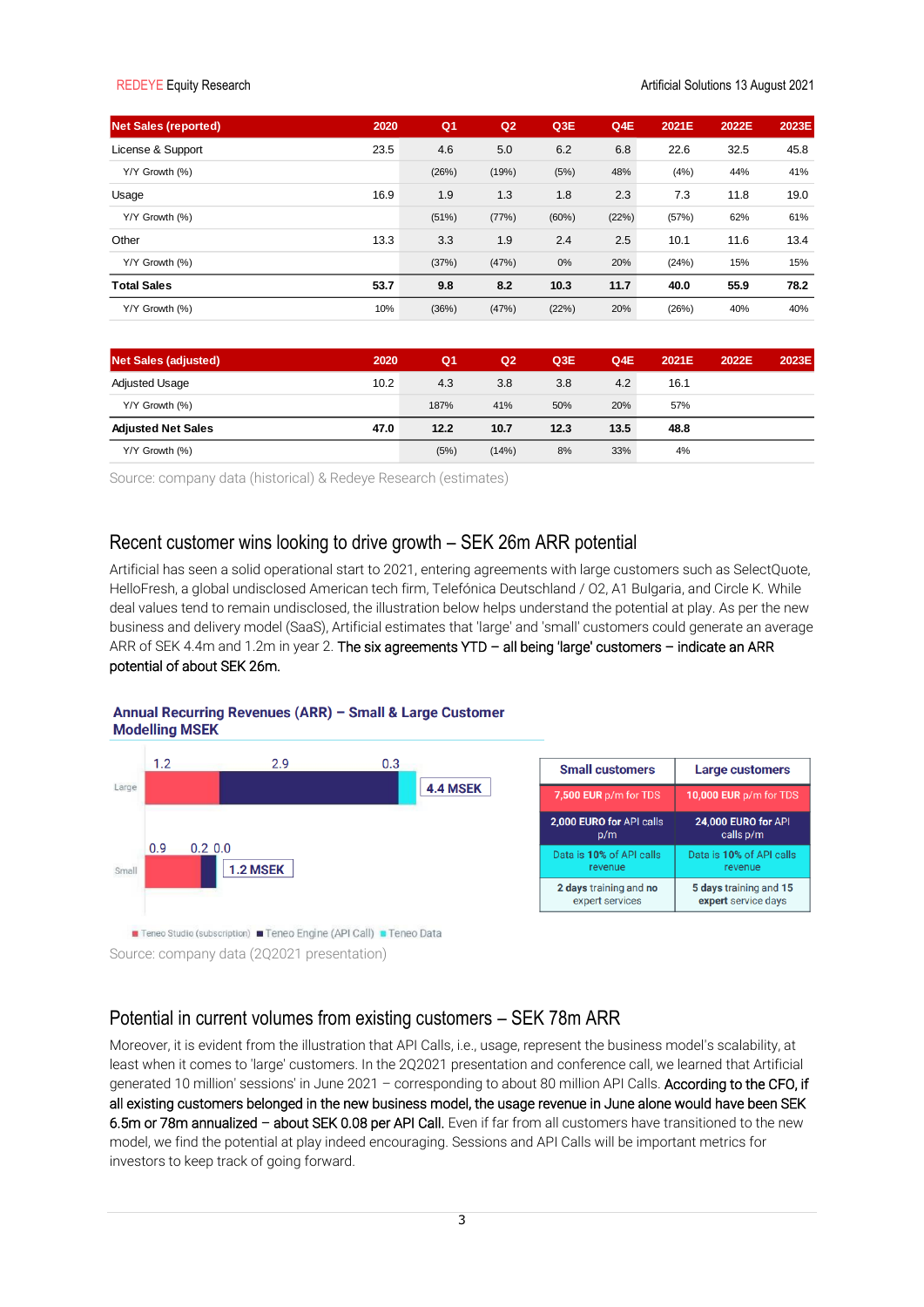## While the directed share issue is a quality stamp of approval...

Earlier this quarter (May 2021), Artificial raised SEK 120m (before transaction costs) through a directed share issue. We were encouraged to see high-quality institutions such as C WorldWide AM and SEB-Stiftelsen take part in the offering. Furthermore, the capital raise enables AS to bolster its SaaS strategy while also mitigating the risk of financial distress in the nearest term. The SEK 8.5 subscription price per share implied a 15% discount from the previous closing price. The share price has continued to fall and is now trading around SEK 7.2.

## … Artificial's financial position remains unresolved

After Q2, Artificial's cash position and interest-bearing debt totaled SEK 116m and 180m. The company agreed to a four-month extension of a SEK 52m bond, due for repayment in October 2021. We are not sure how Artificial aims to tackle this challenge – to refinance the bond could be an alternative. Considering the company's cash burn (about SEK 20m in Q2), its cash position will be used to fund operations in the coming quarters. Moreover, Artificial has SEK 15m in unutilized convertible notes.

The uncertainty surrounding future financing could help explain the negative market sentiment. Once this issue is cleared up – hopefully in the coming months – we expect to see a more upbeat share price sentiment.

# Financial forecast and valuation

In brief, we believe Artificial is setting up a solid runway for future growth. The management has successfully pursued a cost control scheme – operating expenses have decreased materially compared to previous years. However, the cost-suit remains oversized and the path to profitability extends beyond 2023E. Our main assumptions include annual top line and OpEx growth of 40% and 10% from 2022E.

| <b>Income Statement</b>   | 2020                     | Q <sub>1</sub> | Q <sub>2</sub>           | Q3E                      | Q4E                      | 2021E                    | 2022E                    | 2023E        |
|---------------------------|--------------------------|----------------|--------------------------|--------------------------|--------------------------|--------------------------|--------------------------|--------------|
| Revenues                  | 54                       | 10             | 8                        | 10                       | 12                       | 40                       | 56                       | 78           |
| Y/Y Growth (%)            | 10%                      | (36%)          | (47%)                    | (22%)                    | 20%                      | (26%)                    | 40%                      | 40%          |
| Cost of Revenues          | 18                       | 3              | 3                        | 3                        | 4                        | 12                       | 16                       | 20           |
| <b>Gross Profit</b>       | 35                       | $\overline{7}$ | 5                        | $\overline{7}$           | 8                        | 28                       | 40                       | 59           |
| Gross Profit Margin (%)   | 66%                      | 72%            | 67%                      | 70%                      | 70%                      | 70%                      | 72%                      | 75%          |
| Other Income              | 20                       | $\overline{2}$ | 3                        | 4                        | 5                        | 14                       | 16                       | 18           |
| <b>Personnel Expenses</b> | 116                      | 18             | 19                       | 19                       | 19                       | 74                       | 80                       | 87           |
| <b>External Expenses</b>  | 25                       | 6              | 8                        | 8                        | 8                        | 30                       | 32                       | 34           |
| <b>EBITDA</b>             | (86)                     | (14)           | (18)                     | (16)                     | (14)                     | (62)                     | (56)                     | (44)         |
| EBITDA Margin (%)         | (160%)                   | (146%)         | (222%)                   | (153%)                   | (119%)                   | (155%)                   | $(100\%)$                | (57%)        |
| Depreciation              | 1                        | 0              | 0                        | $\mathbf 0$              | 0                        | 1                        | 1                        | $\mathbf{1}$ |
| Amortization              | 11                       | 3              | 3                        | 3                        | 3                        | 12                       | 11                       | 11           |
| <b>EBIT</b>               | (98)                     | (18)           | (21)                     | (19)                     | (17)                     | (75)                     | (67)                     | (56)         |
| EBIT Margin (%)           | (182%)                   | (179%)         | (261%)                   | (182%)                   | (144%)                   | (186%)                   | (120%)                   | (72%)        |
| Interest Income           | $\overline{\phantom{a}}$ | 11             | 13                       | $\overline{\phantom{0}}$ | $\overline{\phantom{0}}$ | 24                       | $\overline{\phantom{a}}$ |              |
| <b>Interest Expenses</b>  | 57                       | 6              | 6                        | 6                        | 6                        | 24                       | 24                       | 24           |
| <b>EBT</b>                | (154)                    | (12)           | (15)                     | (25)                     | (23)                     | (74)                     | (91)                     | (80)         |
| Income Tax Expenses       | 0                        | -              | $\overline{\phantom{0}}$ | $\overline{\phantom{0}}$ | $\overline{a}$           | $\overline{\phantom{0}}$ | $\overline{\phantom{a}}$ |              |
| <b>Net Income</b>         | (154)                    | (12)           | (15)                     | (25)                     | (23)                     | (74)                     | (91)                     | (80)         |
| Net Income Margin (%)     | (288%)                   | (121%)         | (182%)                   | (240%)                   | (195%)                   | (186%)                   | (163%)                   | (102%)       |

Source: company data (historical) & Redeye Research (estimates)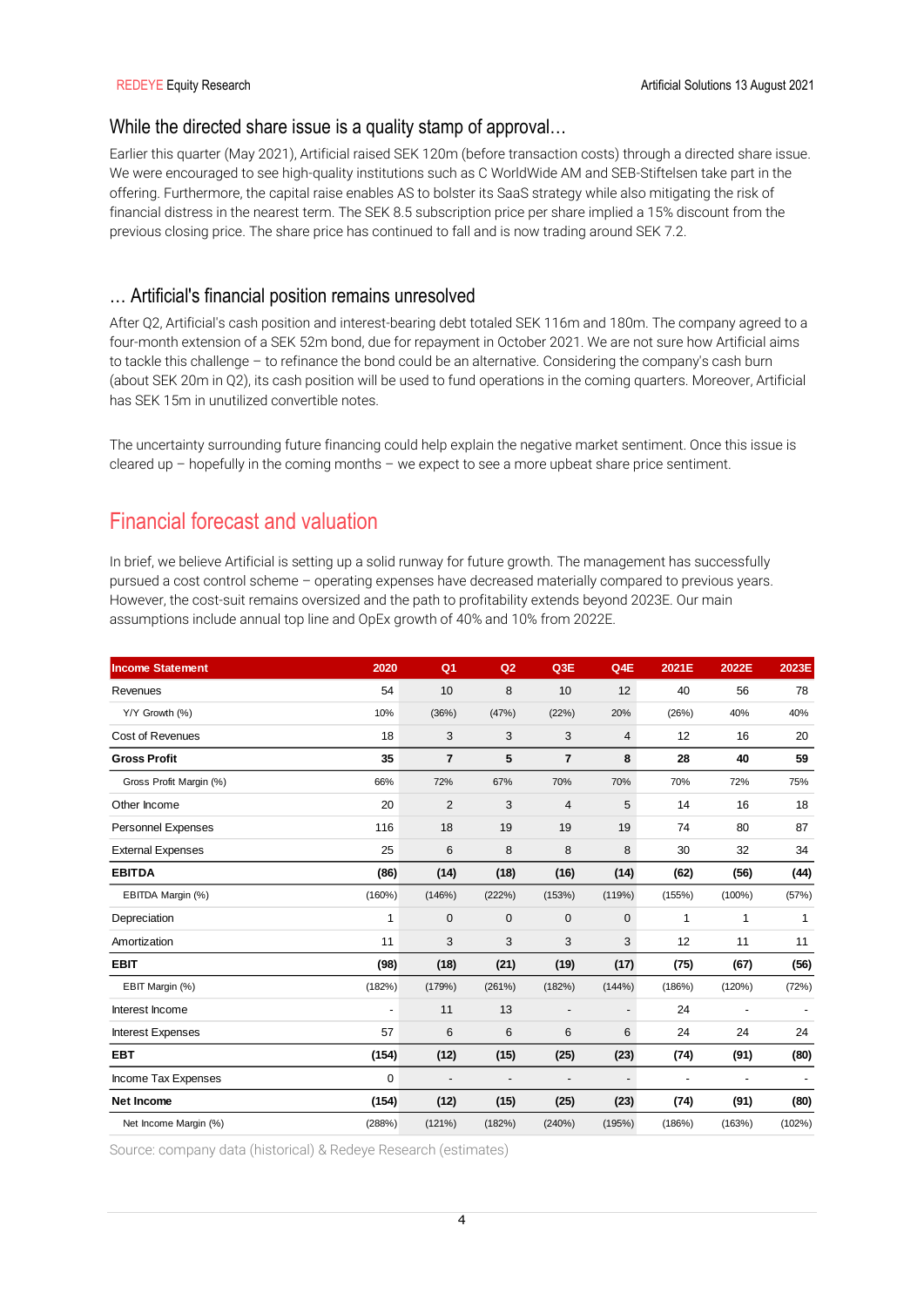We summarize our forecast adjustments below. Most notably, we postpone top line growth by approx. one year, resulting in more substantial operating losses than previously expected. The business model's scalability will start showing in the coming one or two years – once Artificial converts customers to its SaaS model and usage on its platform begins to accelerate significantly. Looking ahead – into 2024E and 2025E – we believe the model's inherent operating leverage could translate into profitability. In the time being, we are on the lookout for additional customer wins – to drive future growth – and an increase in usage on the Teneo platform.

| <b>Forecast adjustments</b> |            |         |         |         |
|-----------------------------|------------|---------|---------|---------|
| <b>SEKm</b>                 |            | 2021E   | 2022E   | 2023E   |
| Sales                       | Old        | 53      | 74      | 108     |
|                             | <b>New</b> | 40      | 56      | 78      |
| change (%)                  |            | $-24%$  | $-24%$  | $-28%$  |
| <b>EBIT</b>                 | Old        | $-57$   | $-39$   | -8      |
|                             | <b>New</b> | $-75$   | $-67$   | $-56$   |
| change $(\%)$               |            | 31%     | 73%     | 589%    |
| Net Income                  | Old        | -83     | $-75$   | $-48$   |
|                             | <b>New</b> | -74     | -91     | $-80$   |
| change (%)                  |            | $-10%$  | 21%     | 66%     |
| <b>EPS</b>                  | Old        | $-1.59$ | $-1.44$ | $-0.92$ |
|                             | <b>New</b> | $-1.43$ | $-1.76$ | $-1.54$ |
| change $(\%)$               |            | $-10%$  | 22%     | 67%     |

Source: Redeye Research (estimates)

## Currently valued like a premium SaaS business

Artificial is valued in line with other premium SaaS companies, trading at >10x EV/Sales multiples in 2021E and 2022E. We believe investors appreciate the runway for growth and the pivot to a SaaS business model. Even so, shares have seen a modest share price development this year, trading down ~40%. Confidence in the relatively new management could also explain the premium multiples.

| <b>SaaS</b>      | EV     | <b>Sales</b> |      | <b>EV/SALES</b> |      |     | EVIEBIT(x) |                |        | <b>Sales growth</b> |     |         | <b>EBIT</b> margin |        |
|------------------|--------|--------------|------|-----------------|------|-----|------------|----------------|--------|---------------------|-----|---------|--------------------|--------|
| Company          | (SEKm) | 21E          | 21E  | <b>22E</b>      | 23E  | 21E | <b>22E</b> | 23E            | 21E    | <b>22E</b>          | 23E | 21E     | <b>22E</b>         | 23E    |
| 24SevenOffice    | 1.410  | 237          | 5.9  | 4.5             | 3.5  | neg | neg        | 82             | 41%    | 29%                 | 22% | $-5%$   | $-3%$              | 4%     |
| Addnode          | 12,537 | 4,202        | 3.0  | 2.6             | 2.3  | 41  | 32         | 27             | 10%    | 16%                 | 11% | 7%      | 8%                 | 9%     |
| Admicom          | 4,381  | 251          | 17.5 | 14.6            | 12.5 | 38  | 32         | 27             | 13%    | 18%                 | 17% | 45%     | 45%                | 46%    |
| <b>BIMobject</b> | 585    | 170          | 3.4  | 2.6             | 1.9  | neg | 30         | $\overline{7}$ | 24%    | 29%                 | 25% | $-17%$  | 9%                 | 26%    |
| <b>Briox</b>     | 215    | 6            | 37.5 | 23.6            | 16.7 | neg | neg        | neg            | 28%    | 70%                 | 49% | $-244%$ | $-123%$            | $-62%$ |
| Carasent         | 2,268  | 147          | 15.5 | 11.3            | n/a  | 76  | 56         | n/a            | 106%   | 36%                 | n/a | 20%     | 20%                | n/a    |
| <b>CSAM</b>      | 2.120  | 355          | 6.0  | 4.4             | 3.6  | 208 | 61         | 34             | 54%    | 47%                 | 31% | 3%      | 7%                 | 11%    |
| Efecte           | 867    | 174          | 5.0  | 4.2             | 3.6  | 214 | 65         | 35             | 16%    | 16%                 | 17% | 2%      | 7%                 | 10%    |
| Formpipe         | 1.715  | 462          | 3.7  | 3.7             | 3.3  | 59  | 32         | 23             | 15%    | 2%                  | 9%  | 6%      | 11%                | 15%    |
| Fortnox          | 26.387 | 950          | 27.8 | 20.0            | 14.7 | 85  | 54         | 36             | 37%    | 37%                 | 34% | 33%     | 37%                | 40%    |
| Irisity          | 1,186  | 102          | 11.6 | 3.2             | 1.3  | 91  | 10         | 3              | 177%   | 227%                | 94% | 13%     | 34%                | 42%    |
| LeadDesk         | 1,295  | 263          | 4.9  | 3.9             | 3.2  | 168 | 81         | 34             | 88%    | 22%                 | 22% | 3%      | 5%                 | 9%     |
| Lime             | 5,253  | 409          | 12.8 | 10.6            | 8.9  | 61  | 48         | 34             | 21%    | 19%                 | 17% | 21%     | 22%                | 26%    |
| Litium           | 303    | 62           | 4.9  | 3.9             | 3.0  | neg | 105        | 13             | 28%    | 29%                 | 31% | $-20%$  | 4%                 | 23%    |
| Mercell          | 5.491  | 696          | 7.9  | 6.3             | 5.3  | neg | neg        | neg            | 121%   | 23%                 | 16% | $-30%$  | $-13%$             | $-2%$  |
| Pexip            | 6,482  | 846          | 7.7  | 6.0             | 4.5  | neg | neg        | neg            | 24%    | 36%                 | 38% | $-38%$  | $-33%$             | $-9%$  |
| Upsales          | 1,827  | 104          | 17.5 | 13.1            | 9.8  | 119 | 69         | 52             | 38%    | 32%                 | 32% | 15%     | 19%                | 19%    |
| Vertiseit        | 420    | 127          | 3.3  | 2.4             | 1.9  | 32  | 16         | 12             | 66%    | 35%                 | 14% | 10%     | 15%                | 17%    |
| Vitec            | 15.620 | 1,581        | 9.9  | 9.0             | 8.2  | 50  | 43         | 37             | 20%    | 10%                 | 9%  | 20%     | 21%                | 22%    |
| <b>XMReality</b> | 132    | 32           | 4.1  | 2.7             | 1.4  | neg | neg        | 9              | 55%    | 64%                 | 79% | $-61%$  | $-12%$             | 16%    |
| ZetaDisplay      | 935    | 471          | 2.0  | 1.7             | 1.5  | 25  | 15         | 12             | 26%    | 21%                 | 8%  | 8%      | 11%                | 12%    |
| Zutec            | 426    | 49           | 8.8  | 4.4             | n/a  | neg | neg        | n/a            | 82%    | 99%                 | n/a | $-12%$  | $-5%$              | n/a    |
| Average          | 4.175  | 532          | 10.0 | 7.2             | 5.6  | 90  | 47         | 28             | 50%    | 42%                 | 29% | $-10%$  | 4%                 | 14%    |
| Median           | 1,562  | 244          | 6.8  | 4.4             | 3.6  | 69  | 46         | 27             | 33%    | 29%                 | 22% | 5%      | 8%                 | 15%    |
| Artificial       | 569    | 40           | 14.2 | 10.2            | 7.3  | neg | neg        | neg            | $-26%$ | 40%                 | 40% | $-186%$ | $-120%$            | $-72%$ |

Source: Redeye Research, company reports & FactSet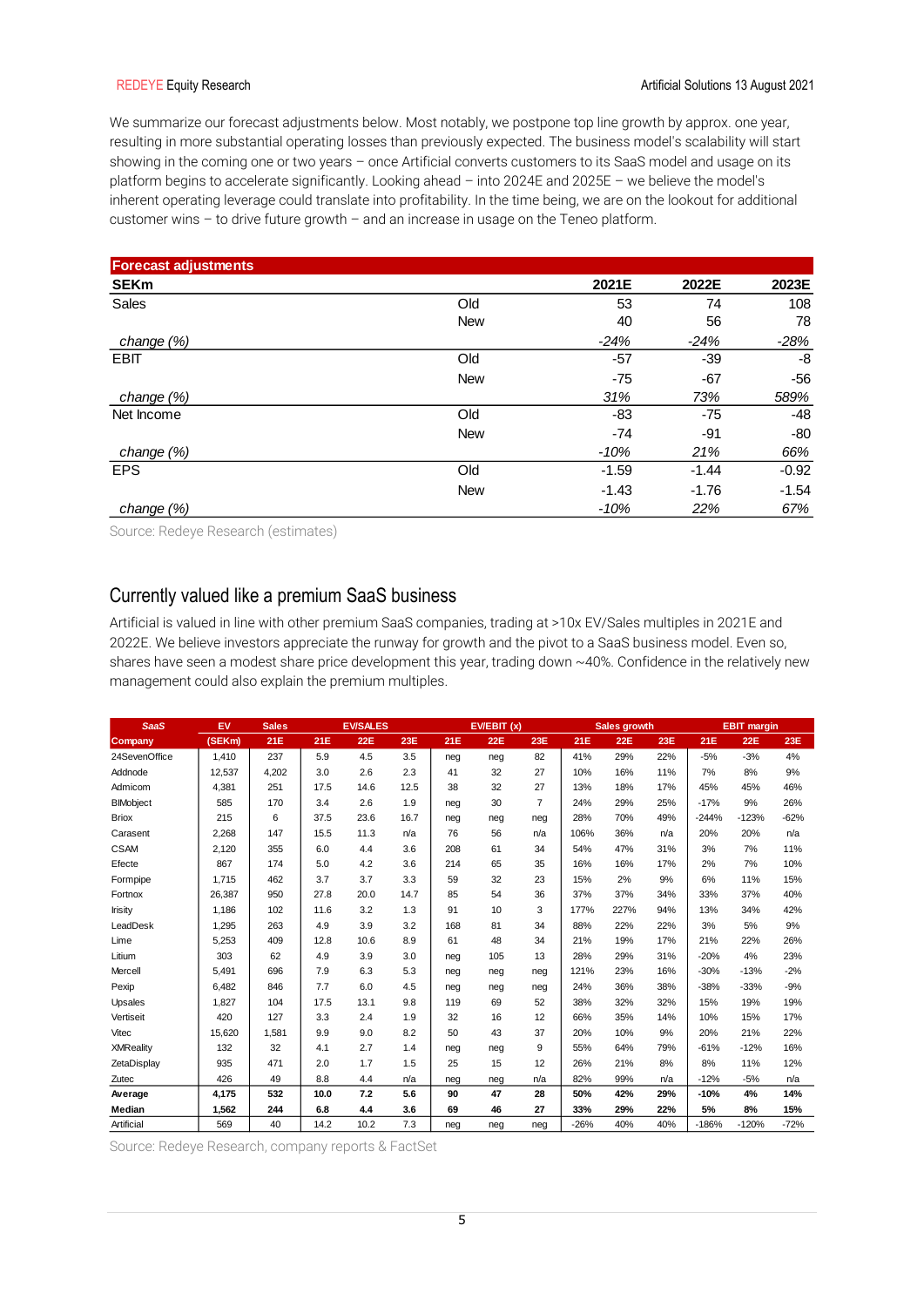We derive our fair value range from a fundamental DCF framework for three scenarios, base case (most likely), bear case (pessimistic), and bull case (optimistic), using a WACC of 12% across all scenarios. In essence, we adjust our Base Case with a downward bias, owing to softer sales forecasts and postponed profitability – but maintain our previous Bear and Bull Case.

Our Base Case is SEK 9 (11), and our fair value range spans from SEK 2-30 – unchanged. The wide fair value range owes to the unpredictable nature of Artificial's long-term growth and profitability.

*CAGR sales '21-'25: 24% CAGR sales '25-'30: 22% Terminal growth rate: 2% Avg. EBIT margin '21-'25: -31% Avg. EBIT margin '25-'30: 15% Terminal EBIT margin: 15% WACC: 12%* 

In our bear case scenario, we see our bear points materialize. It mainly boils down to competition and technology risks, where we assume that Teneo will not sustain its competitiveness over the medium and long-term. As a result, the shift towards more profitable revenue streams do not occur and the operating leverage is not realized. These factors will contribute to AS lowering ambition and become a company with limited growth possibilities (i.e. a consultancy company with minor software sales). Lowered ambition will result in minor investments, employment, and marketing – leading to stable margins.

## Bear Case SEK 2 (2) Base Case SEK 9 (11) Bull Case SEK 30 (30)

*CAGR sales' 21-'25: 40% CAGR sales '25-'30: 27% Terminal growth rate: 2% Avg. EBIT margin '21-'25: -88% Avg. EBIT margin '25-'30: 21% Terminal EBIT margin: 34% WACC: 12%* 

As the market develops, AS is well positioned to benefit from its superior offering. As a result, our base case sees it growing with the market thanks to the competitive product and its revised go-to-market strategy. The company's high operating leverage will translate into significant profitability as we assume a low customer churn and favorable customer acquisition costs.

*CAGR sales' 21-'25: 44% CAGR sales '25-'30: 31% Terminal growth rate: 2% Avg. EBIT margin '21-'25: -30% Avg. EBIT margin '25-'30: 36% Terminal EBIT margin: 38% WACC: 12%* 

Our bull case factors in higher growth, driven by more customer wins and wider deployments at each customer (i.e. higher ACV). Greater success will let AS to leverage its conversational data even further with a healthy rate of product innovation steaming from it  $-$  which ensures its competitiveness over a longer period. Its operating leverage and lower churn assumptions (driven by greater stickiness from wider deployments) allows for greater margins, explaining our longterm profitability assumptions.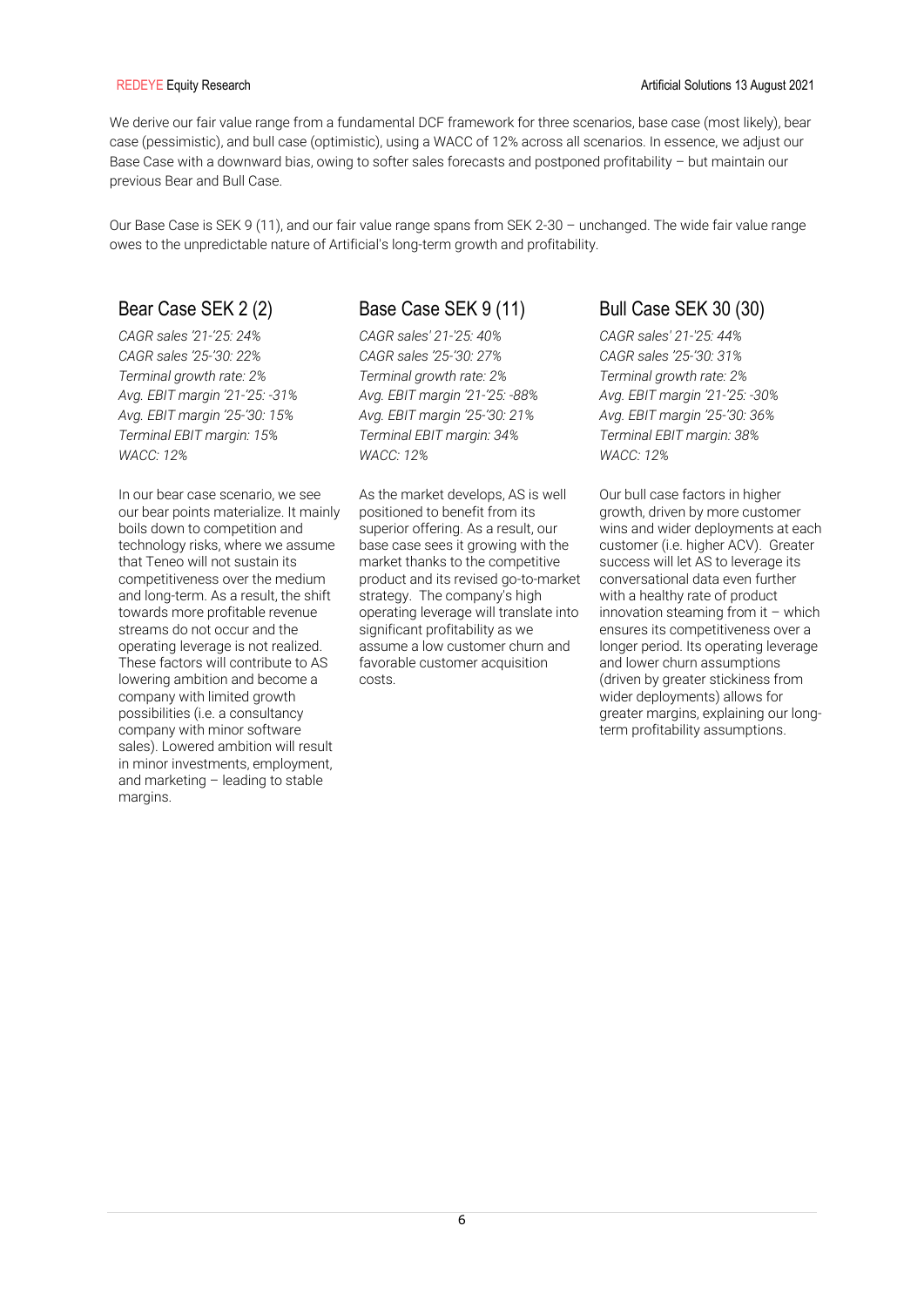# Investment Case

## Offers an attractive exposure to the conversational AI market

As one of the leading vendors of conversational AI technology, Artificial Solutions is well-positioned for significant growth. Its underlying market is set to grow at around 23% a year over the next several years, while the company should harness the benefits of its 2013 transformation into a software-based provider, its revised go-to-market strategy and the scaling of its initial deployments in this period too.

## Major customers/partners

AS's blue-chip customers such as AT&T, Shell and Vodafone and its partner network of leading system integrators (including Accenture, Deloitte and KPMG) validate its technology. But now it must meet the key challenge of acquiring further customers from its target group of large global enterprises, whose sales cycles are usually long and complex. We view its crucial shift to a partner-led model as ensuring scalability and efficiency.

## Revenue Scalability

Two of AS's three revenue streams - licenses and usage fees - provide high gross margins (~90%) and recurring revenues. The company's high operating leverage should translate into significant profitability if it succeeds in growing with its market while controlling customer churn and acquisition costs.

## Counter-Thesis

Strategic failure: The company's revised, SaaS strategy may not deliver the growth it seeks. This would jeopardize the growth story, which is at the core of our investment case.

Competition: It would weigh heavily on the conversational AI industry if the tech giants were to flex their muscles and exploit their dominant market positions in the cloud, data and AI. Even if they do not, this area's significant potential makes it likely that competition will increase further going forward.

Customer concentration: Given its concentrated customer base, any loss of customers could hurt AS's revenue significantly. One customer accounts for ~20% of AS's sales and the top five customers account for more than 50% of sales, highlighting the importance of a broader customer base and revenue diversification to drive growth and reduce risk.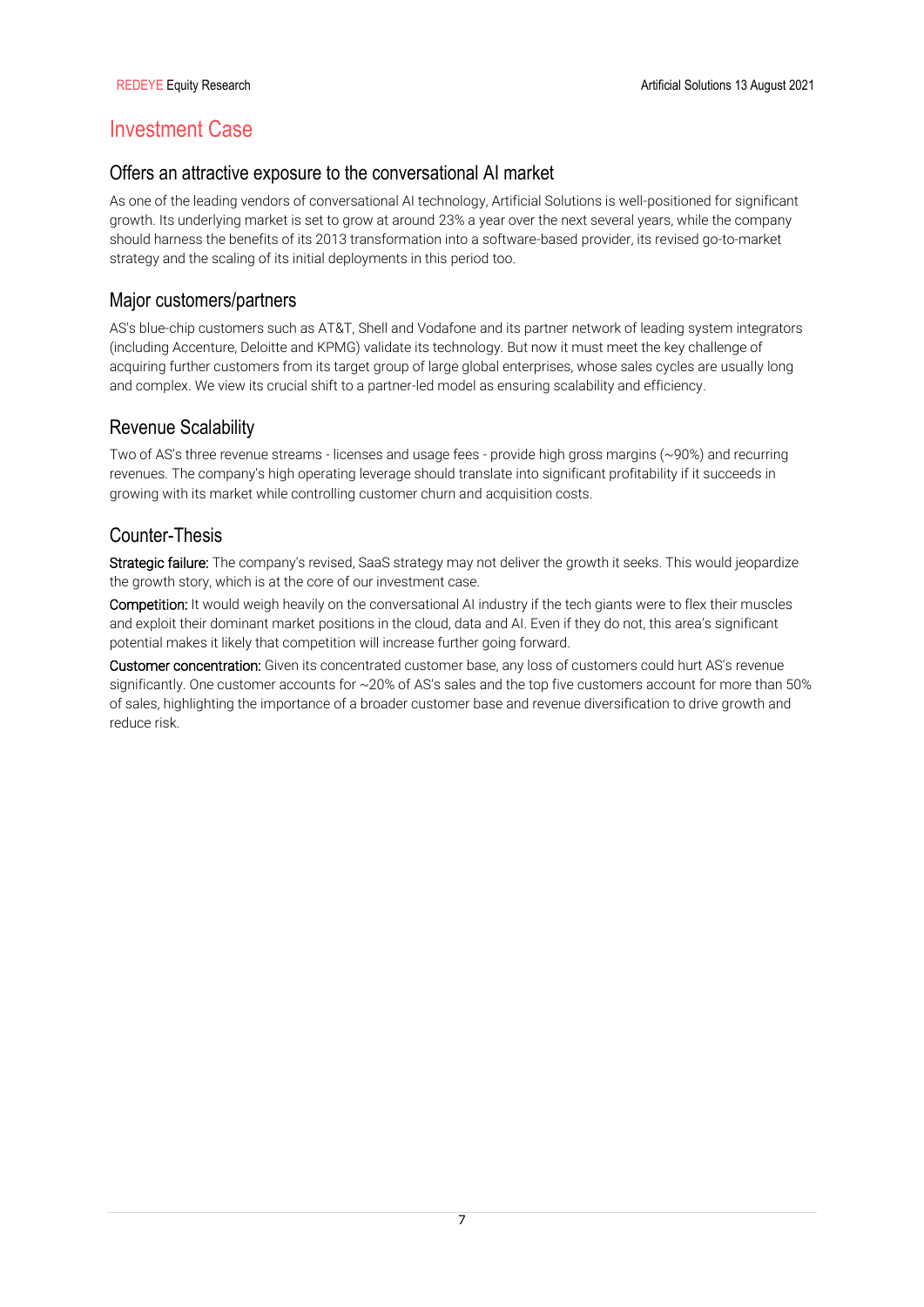# Summary Redeye Rating

The rating consists of three valuation keys, each constituting an overall assessment of several factors that are rated on a scale of 0 to 1 points. The maximum score for a valuation key is 5 points.

## Rating changes in the report: none

People: 4

Business: 3

Financials: 1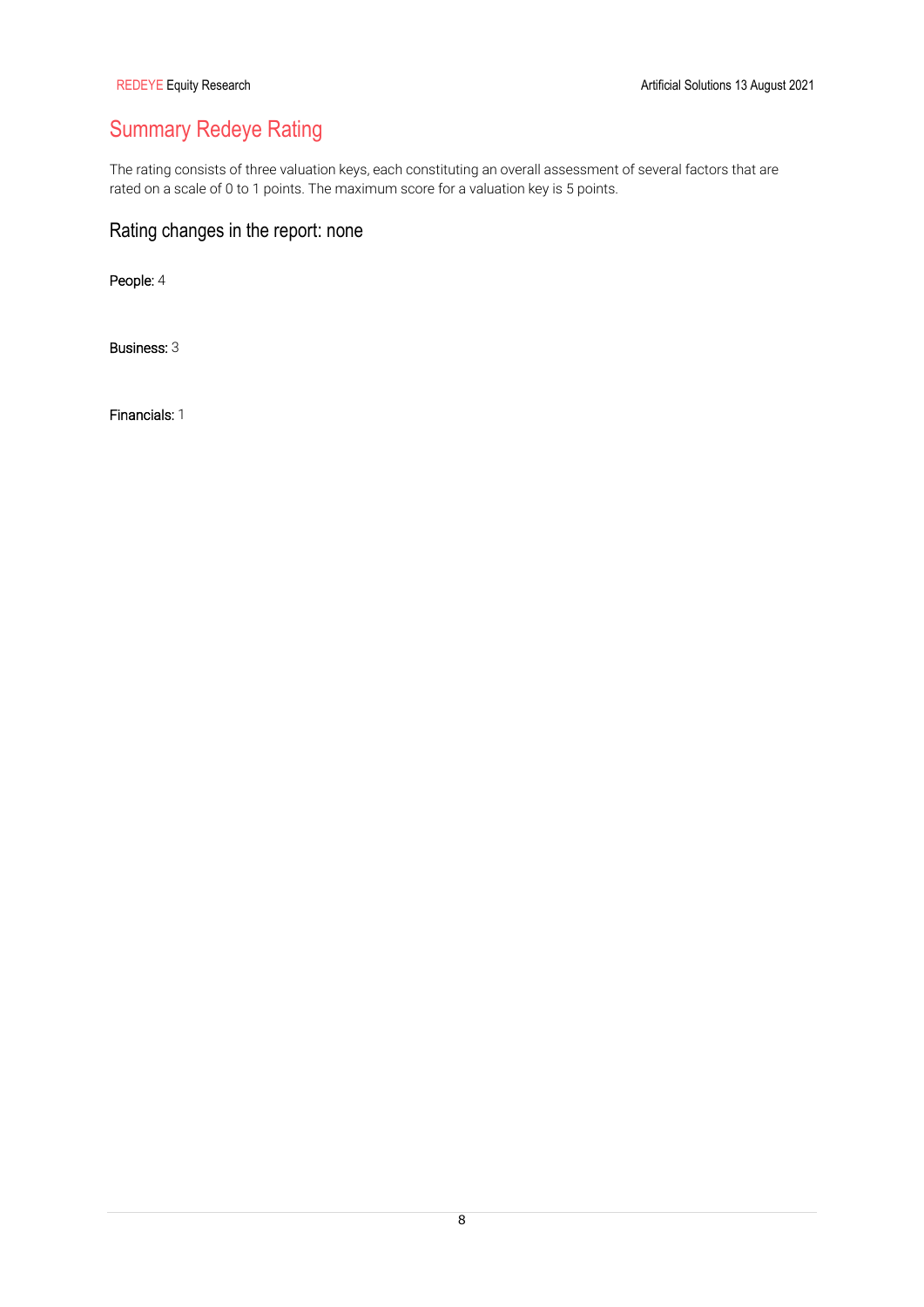|                                                               | 2020              | 2021E              | 2022E              | 2023E              | <b>DCF Valuation</b>                 |           | Cash Flow, SEKm         |           |                                           |
|---------------------------------------------------------------|-------------------|--------------------|--------------------|--------------------|--------------------------------------|-----------|-------------------------|-----------|-------------------------------------------|
| <b>INCOME STATEMENT</b>                                       |                   |                    |                    |                    | <b>WACC</b> (%)                      | 12%       | NPV FCF Initial         |           | $-113$                                    |
| Revenues                                                      | 53.7              | 40.0               | 55.9               | 78.2               |                                      |           | <b>NPV FCF Momentum</b> |           | 55                                        |
| Cost of Revenues                                              | 18.3              | 12.1               | 15.7               | 19.5               | Initial period                       | 2021-2023 | NPV FCF Stable          |           | 744                                       |
| Gross Profit                                                  | 35.4              | 28.0               | 40.3               | 58.6               | Momentum period                      | 2024-2027 | Forecast EV             |           | 686                                       |
| Gross Profit Margin (%)                                       | 66%               | 70%                | 72%                | 75%                | Stable period                        | 2028-     | Net Debt                |           | 64                                        |
| <b>Operating Expenses</b>                                     | 121.1             | 90.1               | 96.0               | 103.0              |                                      |           | <b>Equity Value</b>     |           | 622                                       |
| <b>Exchange Rate Differences</b>                              | 0.0               | 0.0                | 0.0                | 0.0                | Assumption to end of momentum period |           | Fair Value per Share    |           | 9                                         |
| EBITDA                                                        | $-85.7$           | $-62.1$            | $-55.7$            | $-44.4$            | Average sales growth (%)             | 41%       | Current Value per Share |           | $\overline{7}$                            |
| EBITDA Margin (%)<br>Depreciation & Amortization              | $-160%$<br>12.0   | $-155%$<br>12.5    | $-100%$<br>11.5    | $-57%$<br>11.9     | EBIT margin (%)                      | $-57%$    | <b>Current EV</b>       |           | 537                                       |
| EBIT                                                          | $-97.7$           | $-74.6$            | $-67.2$            | $-56.3$            |                                      |           |                         |           |                                           |
| EBIT Margin (%)                                               | $-182%$           | $-186%$            | $-120%$            | $-72%$             |                                      | 2020      | 2021E                   | 2022E     | 2023E                                     |
| Associated Income / (loss)                                    | 0.0               | 0.0                | 0.0                | 0.0                | CAPITAL STRUCTURE                    |           |                         |           |                                           |
| Net Financial Items                                           | $-56.5$           | 0.3                | $-24.2$            | $-23.7$            | <b>Equity Ratio</b>                  | $-2.2$    | $-2.6$                  | $-3.9$    | -4.4                                      |
| Non-recurring Income / (Expense                               | 0.0               | 0.0                | 0.0                | 0.0                | Debt to equity                       | $-1.1$    | $-1.1$                  | $-1.0$    | $-1.0$                                    |
| EBT                                                           | $-154.2$          | $-74.3$            | $-91.4$            | $-80.0$            | Net Debt                             | 166.0     | 137.5                   | 220.7     | 291.0                                     |
| Income Tax Expenses                                           | 0.2               | 0.0                | 0.0                | 0.0                | Capital Employed                     | $-56.9$   | $-10.3$                 | $-101.7$  | $-181.7$                                  |
| Effective Tax Rate (%)                                        | 0%                | 0%                 | 0%                 | 0%                 | Working Capital Turnover             | $-1.3$    | $-1.6$                  | $-1.6$    | $-1.7$                                    |
| Non-Controlling Interest                                      | 0.0               | 0.0                | 0.0                | 0.0                |                                      |           |                         |           |                                           |
| Net Income                                                    | $-154.4$          | $-74.3$            | $-91.4$            | $-80.0$            | <b>GROWTH</b>                        |           |                         |           |                                           |
| Non-Recurring Items / (Loss), Po                              | 0.0               | 0.0                | 0.0                | 0.0                | Revenue Growth                       | 10%       | $-26%$                  | 40%       | 40%                                       |
| Recurring Net Income                                          | $-154.4$          | $-74.3$            | $-91.4$            | $-80.0$            | <b>Basic EPS Growth</b>              | $-61%$    | $-61%$                  | 23%       | $-13%$                                    |
| Net Income Margin (%)                                         | $-288%$           | -186%              | $-163%$            | $-102%$            | Adjusted Basic EPS Growth            | $-61%$    | $-61%$                  | 23%       | $-13%$                                    |
|                                                               |                   |                    |                    |                    |                                      |           |                         |           |                                           |
| <b>BALANCE SHEET</b>                                          |                   |                    |                    |                    | <b>PROFITABILITY</b>                 |           |                         |           |                                           |
| Assets                                                        |                   |                    |                    |                    | <b>ROE</b>                           | 85%       | 49%                     | 51%       | 30%                                       |
| <b>Current assets</b>                                         |                   |                    |                    |                    | <b>ROCE</b>                          | 172%      | 724%                    | 66%       | 31%                                       |
| Cash & Equivalents                                            | 20.1              | 5.0                | 5.0                | 5.0                | <b>ROIC</b>                          | -1566%    | 2140%                   | 5524%     | 553%                                      |
| Inventories                                                   | 0.0               | 0.0                | 0.0                | 0.0                | EBITDA Margin (%)                    | $-160%$   | $-155%$                 | $-100%$   | $-57%$                                    |
| <b>Accounts Receivable</b>                                    | 7.5               | 6.6                | 9.2                | 12.9               | EBIT Margin (%)                      | $-182%$   | $-186%$                 | $-120%$   | $-72%$                                    |
| <b>Other Current Assets</b><br><b>Total Current Assets</b>    | 15.0<br>42.6      | 10.0<br>21.6       | 14.0<br>28.2       | 19.5<br>37.4       | Net Income Margin (%)                | $-288%$   | $-186%$                 | $-163%$   | $-102%$                                   |
|                                                               |                   |                    |                    |                    |                                      |           |                         |           |                                           |
| Non-current assets                                            |                   |                    |                    |                    | <b>VALUATION</b>                     |           |                         |           |                                           |
| Property, Plant & Equipment, Net                              | 1.3               | 0.9                | 1.5                | 2.2                | <b>Basic EPS</b>                     | $-3.6$    | $-1.4$                  | $-1.8$    | $-1.5$                                    |
| Goodwill                                                      | 0.0               | 0.0                | 0.0                | 0.0                | <b>Adjusted Basic EPS</b>            | $-3.6$    | $-1.4$                  | $-1.8$    | $-1.5$                                    |
| Intangible Assets                                             | 29.8              | 27.3               | 27.6               | 29.1               | P/E                                  | neg       | neg                     | neg       | neg                                       |
| Right-of-Use Assets                                           | 0.0               | 0.0                | 0.0                | 0.0                | EV/Revenue                           | 13.9      | 14.1                    | 10.1      | 7.2                                       |
| Shares in Associates                                          | 0.0               | 0.0                | 0.0                | 0.0                | EV/EBITDA                            | neg       | neg                     | neg       | neg                                       |
| Other Long-Term Assets                                        | 3.3               | 1.1                | 1.1                | 1.1                | EV/EBIT                              | neg       | neg                     | neg       | neg                                       |
| <b>Total Non-Current Assets</b>                               | 34.4              | 29.4               | 30.2               | 32.3               |                                      |           |                         |           |                                           |
|                                                               |                   |                    |                    |                    |                                      |           |                         |           |                                           |
| <b>Total Assets</b>                                           | 77.0              | 50.9               | 58.4               | 69.7               | SHAREHOLDER STRUCTURE                |           |                         | CAPITAL % | VOTES %                                   |
|                                                               |                   |                    |                    |                    | Scope                                |           |                         | 26%       | 26%                                       |
| Liabilities                                                   |                   |                    |                    |                    | Nice & Green                         |           |                         | 6%        | 6%                                        |
| <b>Current liabilities</b>                                    |                   |                    |                    |                    | AFA Försäkring                       |           |                         | 5%        | 5%                                        |
| Short-Term Debt                                               | 70.4              | 19.3               | 102.5              | 172.8              | SEB-Stiftelsen                       |           |                         | 4%        | 4%                                        |
| Short-Term Lease Liabilities                                  | 0.0               | 0.0                | 0.0                | 0.0                | C WorldWide Asset Management         |           |                         | 3%        | 3%                                        |
| <b>Accounts Payable</b>                                       | 6.9               | 9.9                | 12.9               | 16.1               | Avanza Pension                       |           |                         | 2%        | 2%                                        |
| <b>Other Current Liabilities</b>                              | 56.6              | 32.0               | 44.8               | 62.5               | Ulf Johansson                        |           |                         | 2%        | 2%                                        |
| <b>Total Current Liabilities</b>                              | 133.9             | 61.2               | 160.1              | 251.4              | Johan A. Gustavsson<br>John Brehmer  |           |                         | 2%<br>1%  | 2%<br>1%                                  |
| Non-current liabilities                                       |                   |                    |                    |                    | Nordnet Pensionsförsäkring           |           |                         | 1%        | 1%                                        |
| Long-Term Debt                                                | 115.7             | 123.2              | 123.2              | 123.2              |                                      |           |                         |           |                                           |
| Long-Term Lease Liabilities                                   | 0.0               | 0.0                | 0.0                | 0.0                |                                      |           |                         |           |                                           |
| Other Long-Term Liabilities                                   | 0.0               | 0.0                | 0.0                | 0.0                | SHARE INFORMATION                    |           |                         |           |                                           |
| <b>Total Non-current Liabilities</b>                          | 115.7             | 123.2              | 123.2              | 123.2              | Reuters code                         |           |                         |           | ASAI                                      |
|                                                               |                   |                    |                    |                    | List                                 |           |                         |           | First North                               |
| Non-Controlling Interest                                      | 0.0               | 0.0                | 0.0                | 0.0                | Share price (SEK)                    |           |                         |           | 7.2                                       |
| Shareholder's Equity                                          | $-172.7$          | $-133.3$           | $-224.7$           | $-304.7$           | Total shares, million                |           |                         |           | 65.7                                      |
| <b>Total Liabilities &amp; Equity</b>                         | 76.9              | 51.1               | 58.6               | 69.9               |                                      |           |                         |           |                                           |
|                                                               |                   |                    |                    |                    |                                      |           |                         |           |                                           |
| <b>CASH FLOW</b>                                              |                   |                    |                    |                    | MANAGEMENT & BOARD                   |           |                         |           |                                           |
| <b>NOPAT</b>                                                  | -97.7             | $-74.6$            | $-67.2$            | $-56.3$            | CEO                                  |           |                         |           | Per Ottosson                              |
| Change in Working Capital                                     | 30.2              | $-15.7$            | 9.1                | 11.8               | CFO                                  |           |                         |           | Fredrik Törgren                           |
| <b>Operating Cash Flow</b>                                    | $-75.9$           | $-73.7$            | $-70.8$            | $-56.3$            | Chairman                             |           |                         |           | Åsa Hedin                                 |
|                                                               |                   |                    |                    |                    |                                      |           |                         |           |                                           |
| <b>Capital Expenditures</b>                                   | $-1.3$            | $-0.8$             | $-1.1$             | $-1.6$             |                                      |           |                         |           |                                           |
| Investment in Intangible Assets<br><b>Investing Cash Flow</b> | $-9.5$<br>$-10.8$ | $-11.2$<br>$-12.0$ | $-11.2$<br>$-12.3$ | $-12.5$<br>$-14.1$ | ANALYSTS<br>Forbes Goldman           |           |                         |           | Redeye AB<br>Mäster Samuelsgatan 42, 10tr |
|                                                               |                   |                    |                    |                    | forbes.goldman@redeye.se             |           |                         |           | 111 57 Stockholm                          |
| <b>Financing Cash Flow</b>                                    | 102.7             | 70.7               | 83.1               | 70.4               |                                      |           |                         |           |                                           |
| Free Cash Flow                                                | $-86.7$           | $-85.7$            | $-83.1$            | $-70.4$            |                                      |           |                         |           |                                           |
|                                                               |                   |                    |                    |                    |                                      |           |                         |           |                                           |

| <b>DCF Valuation</b>                                             |                    | Cash Flow, SEKm                                 |                    |                                                  |
|------------------------------------------------------------------|--------------------|-------------------------------------------------|--------------------|--------------------------------------------------|
| WACC (%)                                                         | 12%                | NPV FCF Initial                                 |                    | $-113$                                           |
|                                                                  |                    | NPV FCF Momentum                                |                    | 55                                               |
| Initial period                                                   | 2021-2023          | <b>NPV FCF Stable</b>                           |                    | 744                                              |
| Momentum period                                                  | 2024-2027          | Forecast EV                                     |                    | 686                                              |
| Stable period                                                    | 2028-              | Net Debt                                        |                    | 64                                               |
|                                                                  |                    | <b>Equity Value</b>                             |                    | 622                                              |
| Assumption to end of momentum period<br>Average sales growth (%) | 41%                | Fair Value per Share<br>Current Value per Share |                    | 9<br>$\overline{7}$                              |
| EBIT margin (%)                                                  | $-57%$             | <b>Current EV</b>                               |                    | 537                                              |
|                                                                  |                    |                                                 |                    |                                                  |
|                                                                  | 2020               | 2021E                                           | 2022E              | 2023E                                            |
| <b>CAPITAL STRUCTURE</b>                                         |                    |                                                 |                    |                                                  |
| <b>Equity Ratio</b>                                              | $-2.2$             | $-2.6$                                          | $-3.9$             | $-4.4$                                           |
| Debt to equity                                                   | $-1.1$             | $-1.1$                                          | $-1.0$             | $-1.0$                                           |
| Net Debt                                                         | 166.0              | 137.5                                           | 220.7              | 291.0                                            |
| Capital Employed                                                 | $-56.9$            | $-10.3$                                         | $-101.7$           | $-181.7$                                         |
| <b>Working Capital Turnover</b>                                  | $-1.3$             | $-1.6$                                          | $-1.6$             | $-1.7$                                           |
| <b>GROWTH</b>                                                    |                    |                                                 |                    |                                                  |
| Revenue Growth                                                   | 10%                | $-26%$                                          | 40%                | 40%                                              |
| <b>Basic EPS Growth</b>                                          | $-61%$             | $-61%$                                          | 23%                | $-13%$                                           |
| Adjusted Basic EPS Growth                                        | $-61%$             | $-61%$                                          | 23%                | $-13%$                                           |
| <b>PROFITABILITY</b>                                             |                    |                                                 |                    |                                                  |
| <b>ROE</b>                                                       | 85%                | 49%                                             | 51%                | 30%                                              |
| <b>ROCE</b>                                                      | 172%               | 724%                                            | 66%                | 31%                                              |
| <b>ROIC</b>                                                      | -1566%             | 2140%<br>$-155%$                                | 5524%              | 553%                                             |
| EBITDA Margin (%)                                                | $-160%$<br>$-182%$ | $-186%$                                         | $-100%$<br>$-120%$ | $-57%$<br>$-72%$                                 |
| EBIT Margin (%)<br>Net Income Margin (%)                         | $-288%$            | $-186%$                                         | $-163%$            | $-102%$                                          |
|                                                                  |                    |                                                 |                    |                                                  |
| <b>VALUATION</b>                                                 |                    |                                                 |                    |                                                  |
| <b>Basic EPS</b>                                                 | $-3.6$             | $-1.4$                                          | $-1.8$             | $-1.5$                                           |
| Adjusted Basic EPS                                               | $-3.6$             | $-1.4$                                          | $-1.8$             | $-1.5$                                           |
| P/E                                                              | neg                | neg                                             | neg                | neg                                              |
| <b>EV/Revenue</b>                                                | 13.9               | 14.1                                            | 10.1               | 7.2                                              |
| EV/EBITDA                                                        | neg                | neg                                             | neg                | neg                                              |
| EV/EBIT                                                          | neg                | neg                                             | neg                | neg                                              |
| SHAREHOLDER STRUCTURE                                            |                    |                                                 | CAPITAL %          | VOTES %                                          |
| Scope                                                            |                    |                                                 | 26%                | 26%                                              |
| Nice & Green                                                     |                    |                                                 | 6%                 | 6%                                               |
| AFA Försäkring                                                   |                    |                                                 | 5%                 | 5%                                               |
| SEB-Stiftelsen                                                   |                    |                                                 | 4%                 | 4%                                               |
| C WorldWide Asset Management                                     |                    |                                                 | 3%                 | 3%                                               |
| Avanza Pension                                                   |                    |                                                 | 2%                 | 2%                                               |
| Ulf Johansson                                                    |                    |                                                 | 2%                 | 2%                                               |
| Johan A. Gustavsson<br>John Brehmer                              |                    |                                                 | 2%<br>1%           | 2%<br>1%                                         |
| Nordnet Pensionsförsäkring                                       |                    |                                                 | 1%                 | 1%                                               |
|                                                                  |                    |                                                 |                    |                                                  |
| SHARE INFORMATION                                                |                    |                                                 |                    |                                                  |
| Reuters code                                                     |                    |                                                 |                    | ASAI                                             |
| List                                                             |                    |                                                 |                    | First North                                      |
| Share price (SEK)                                                |                    |                                                 |                    | 7.2                                              |
| Total shares, million                                            |                    |                                                 |                    | 65.7                                             |
| MANAGEMENT & BOARD                                               |                    |                                                 |                    |                                                  |
| CEO                                                              |                    |                                                 |                    | Per Ottosson                                     |
| CFO                                                              |                    |                                                 |                    | Fredrik Törgren                                  |
| Chairman                                                         |                    |                                                 |                    | Åsa Hedin                                        |
|                                                                  |                    |                                                 |                    |                                                  |
| ANALYSTS                                                         |                    |                                                 |                    | Redeye AB                                        |
| Forbes Goldman<br>forbes.goldman@redeye.se                       |                    |                                                 |                    | Mäster Samuelsgatan 42, 10tr<br>111 57 Stockholm |
|                                                                  |                    |                                                 |                    |                                                  |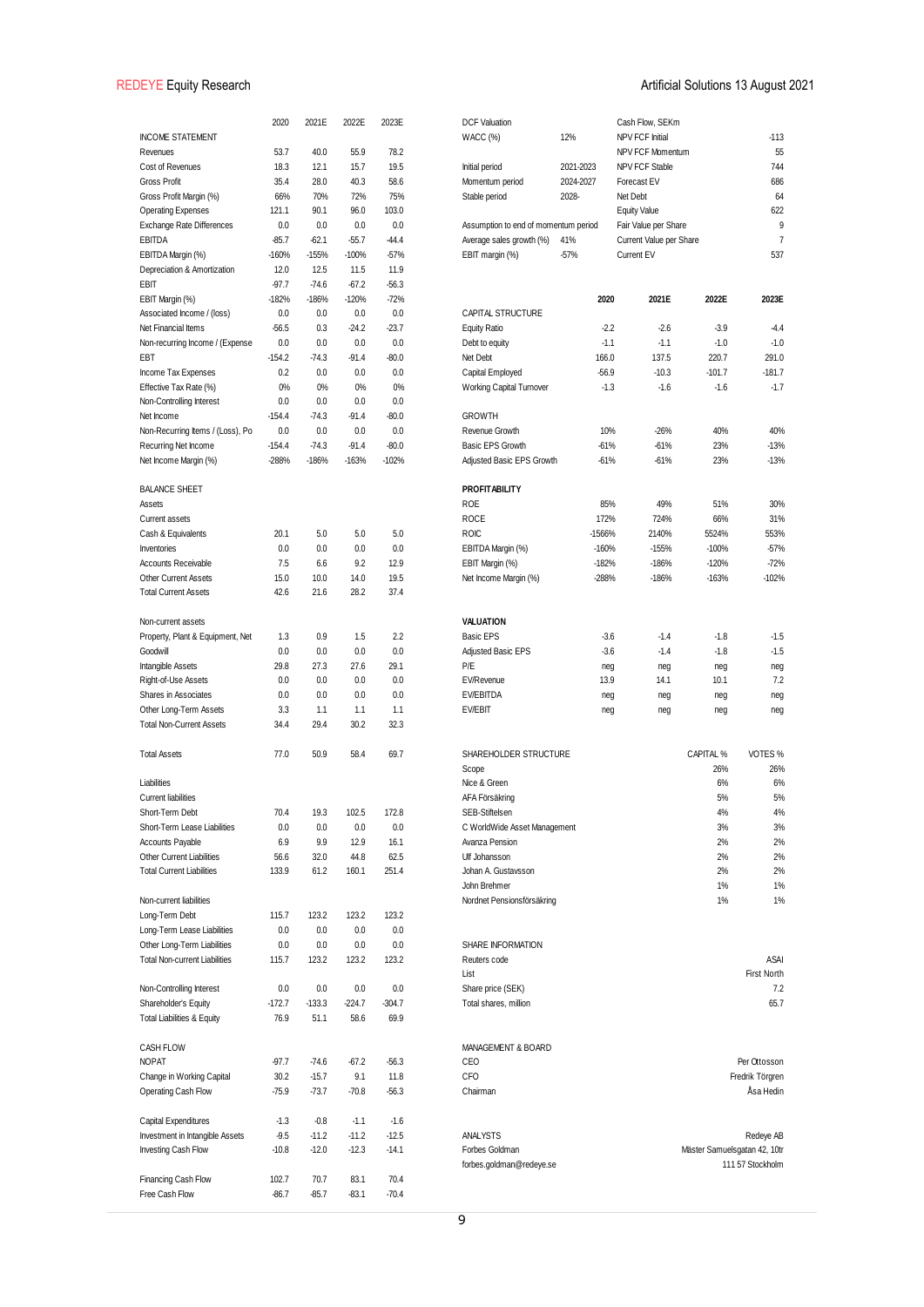# Redeye Rating and Background Definitions

## Company Quality

Company Quality is based on a set of quality checks across three categories; PEOPLE, BUSINESS, FINANCE. These are the building blocks that enable a company to deliver sustained operational outperformance and attractive longterm earnings growth.

Each category is grouped into multiple sub-categories assessed by five checks. These are based on widely accepted and tested investment criteria and used by demonstrably successful investors and investment firms. Each sub-category may also include a complementary check that provides additional information to assist with investment decision-making.

If a check is successful, it is assigned a score of one point; the total successful checks are added to give a score for each sub-category. The overall score for a category is the average of all sub-category scores, based on a scale that ranges from 0 to 5 rounded up to the nearest whole number. The overall score for each category is then used to generate the size of the bar in the Company Quality graphic.

## People

At the end of the day, people drive profits. Not numbers. Understanding the motivations of people behind a business is a significant part of understanding the long-term drive of the company. It all comes down to doing business with people you trust, or at least avoiding dealing with people of questionable character.

The People rating is based on quantitative scores in seven categories:

• Passion, Execution, Capital Allocation, Communication, Compensation, Ownership, and Board.

### **Business**

If you don't understand the competitive environment and don't have a clear sense of how the business will engage customers, create value and consistently deliver that value at a profit, you won't succeed as an investor. Knowing the business model inside out will provide you some level of certainty and reduce the risk when you buy a stock. The Business rating is based on quantitative scores grouped into five sub-categories:

• Business Scalability, Market Structure, Value Proposition, Economic Moat, and Operational Risks.

## Financials

Investing is part art, part science. Financial ratios make up most of the science. Ratios are used to evaluate the financial soundness of a business. Also, these ratios are key factors that will impact a company's financial performance and valuation. However, you only need a few to determine whether a company is financially strong or weak.

The Financial rating is based on quantitative scores that are grouped into five separate categories:

• Earnings Power, Profit Margin, Growth Rate, Financial Health, and Earnings Quality.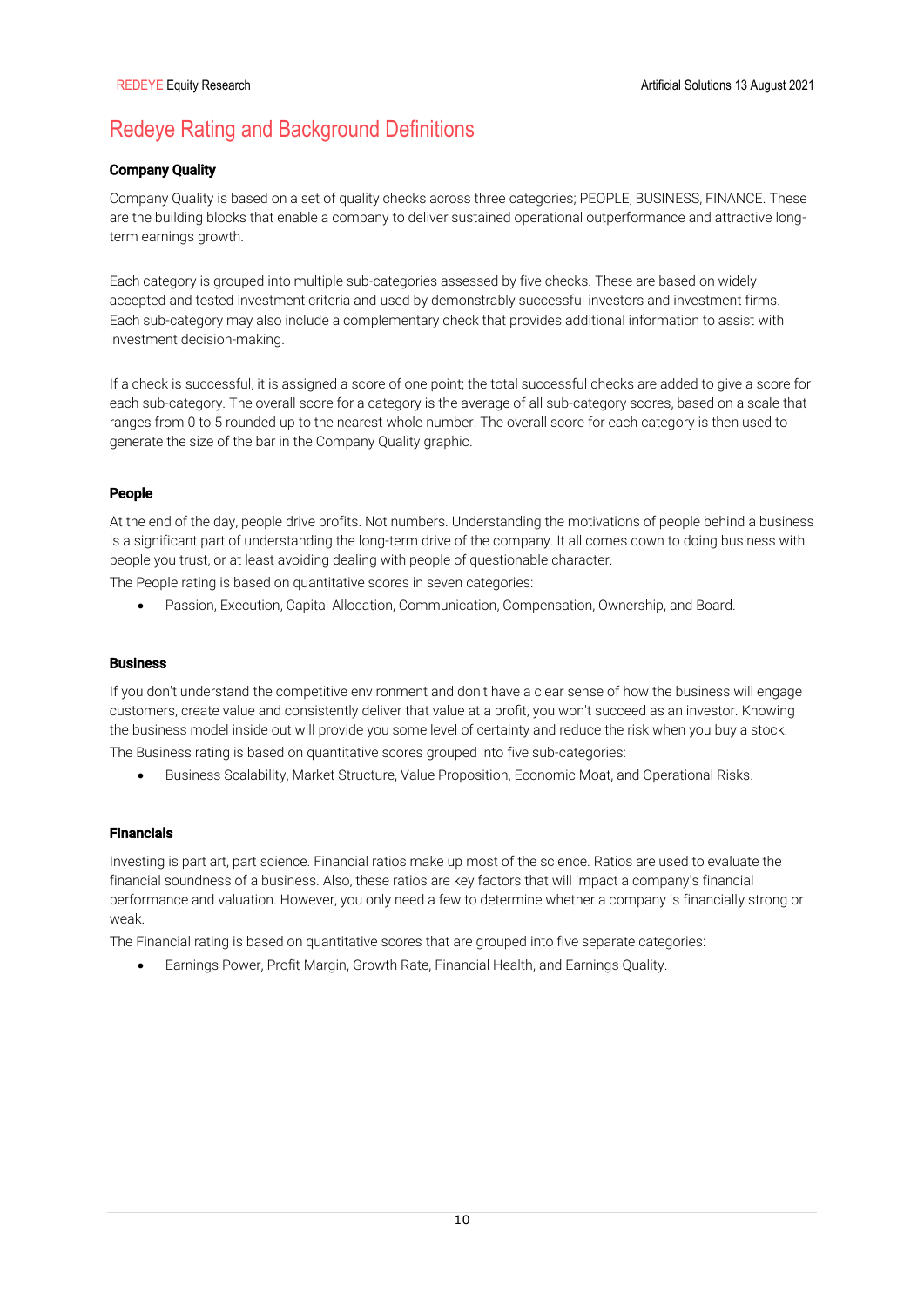# Redeye Equity Research team

Management

Björn Fahlén bjorn.fahlen@redeye.se

Tomas Otterbeck tomas.otterbeck@redeye.se

Technology Team Jonas Amnesten

jonas.amnesten@redeye.se

Henrik Alveskog henrik.alveskog@redeye.se

Fredrik Nilsson fredrik.nilsson@redeye.se

Niklas Sävås niklas.savas@redeye.se

Jesper Henriksson jesper.henriksson@redeye.se

Douglas Forsling douglas.forsling@redeye.se

Forbes Goldman forbes.goldman@redeye.se

Mark Siöstedt mark.siostedt@redeye.se

Danesh Zare danesh.zare@redeye.se

Mattias Ehrenborg mattias.ehrenborg@redeye.se

Jacob Svensson jacob.svensson@redeye.se

Hjalmar Ahlberg hjalmar.ahlberg@redeye.se **Editorial** Mark Siöstedt mark.siostedt@redeye.se

Joel Karlsson joel.karlsson@redeye.se

## Life Science Team

Gergana Almquist gergana.almquist@redeye.se

Oscar Bergman oscar.bergman@redeye.se

Anders Hedlund anders.hedlund@redeye.se

Johan Unnerus johan.unnerus@redeye.se

Niklas Elmhammer niklas.elmhammer@redeye.se

Mats Hyttinge mats.hyttinge@redeye.se

Filip Einarsson filip.einarsson@redeye.se

Fredrik Thor fredrik.thor@redeye.se

Kevin Sule kevin.sule@redeye.se

Christian Binder christian.binder@redeye.se